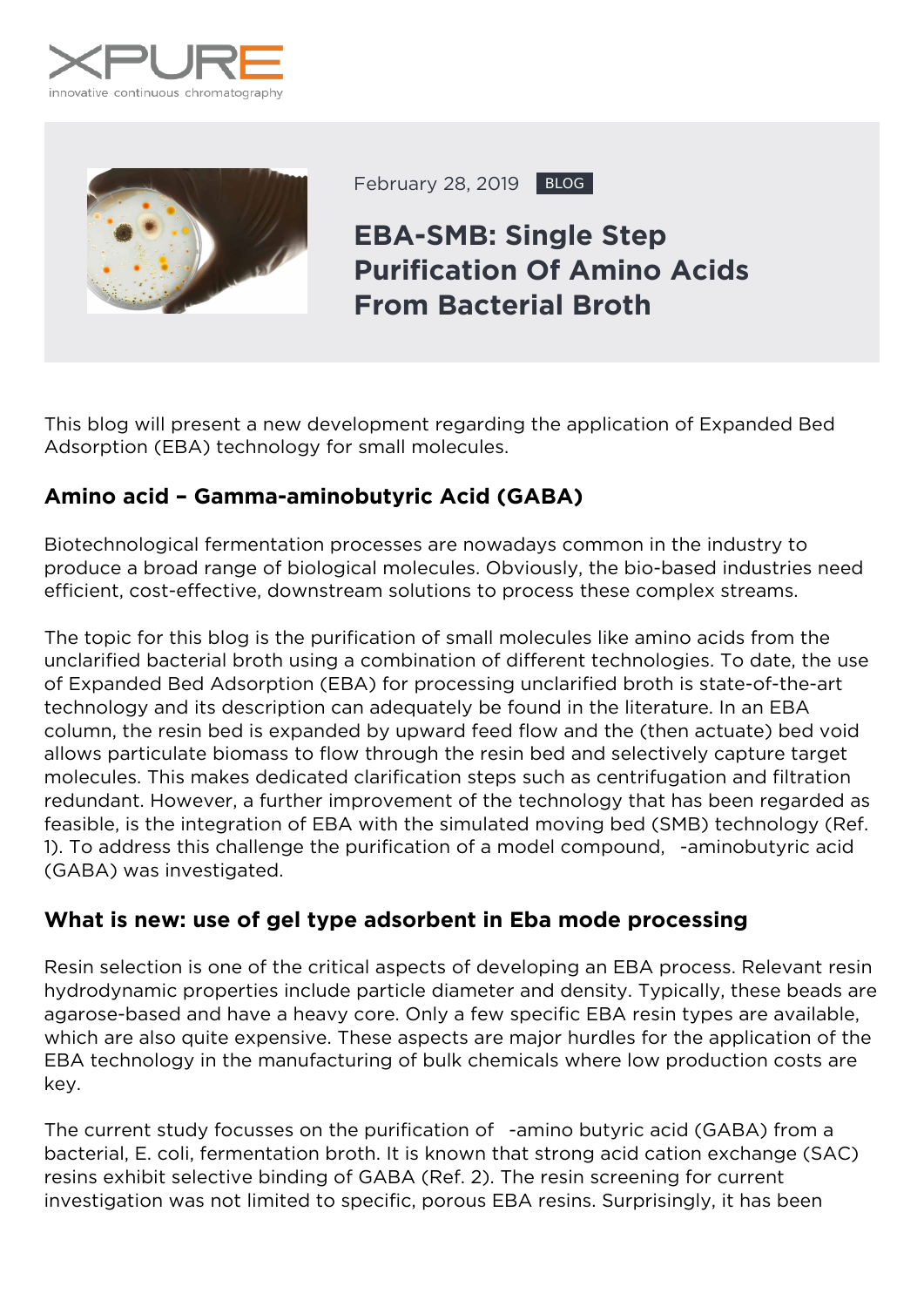discovered that gel-type (non-porous) resin(s) could also be used for EBA applications; although the density is at the low end (e.g. 1.2 g/mL) linear flow rate up to 600 cm/h were attained. In this case, industrially available resin type (Finex, CS16GC) is furthermore characterized by high ion exchange capacity (e.g. 1.6 eq/L). In Fig. 1 pictures of gel-type and macroporous-type polystyrene resins are shown.



*Figure 1.*

#### **GABA purification and eba-mode processing**

First, the GABA purification process using the gel-type strong acid cation exchange (SAC) resin was defined for a "single EBA column process". The following process steps were identified:

- Adsorption (loading GABA-containing unclarified broth)
- Wash  $(H<sub>2</sub>O)$
- Elution (NaOH)
- Wash  $(H<sub>2</sub>O)$
- Regeneration ( $H_2SO_4$ ),
- Wash  $(H<sub>2</sub>O)$

Obviously, critical process requirements for EBA processing (e.g. maintaining the target bed expansion) should be fulfilled. Important parameters incl. buffer concentrations, target buffer volumes, and flow rates were established. Flow rate ranges for individual process buffers and unclarified broth were studied and optimized to prevent the occurrence of unwanted changes in the expanded resin bed. Detrimental for EBA process in SMB mode is the overflow of resin from the column top resulting in loss of resin or even clogging of valves.

## **Technology integration: EBA in SMB mode**

For the integration of the EBA and SMB process, a state-of-the-art 8-column lab-scale system has been designed and built (see Figure 2). An important feature is the flexibility to define the operating conditions per column.

Within the software, recipes can be generated that address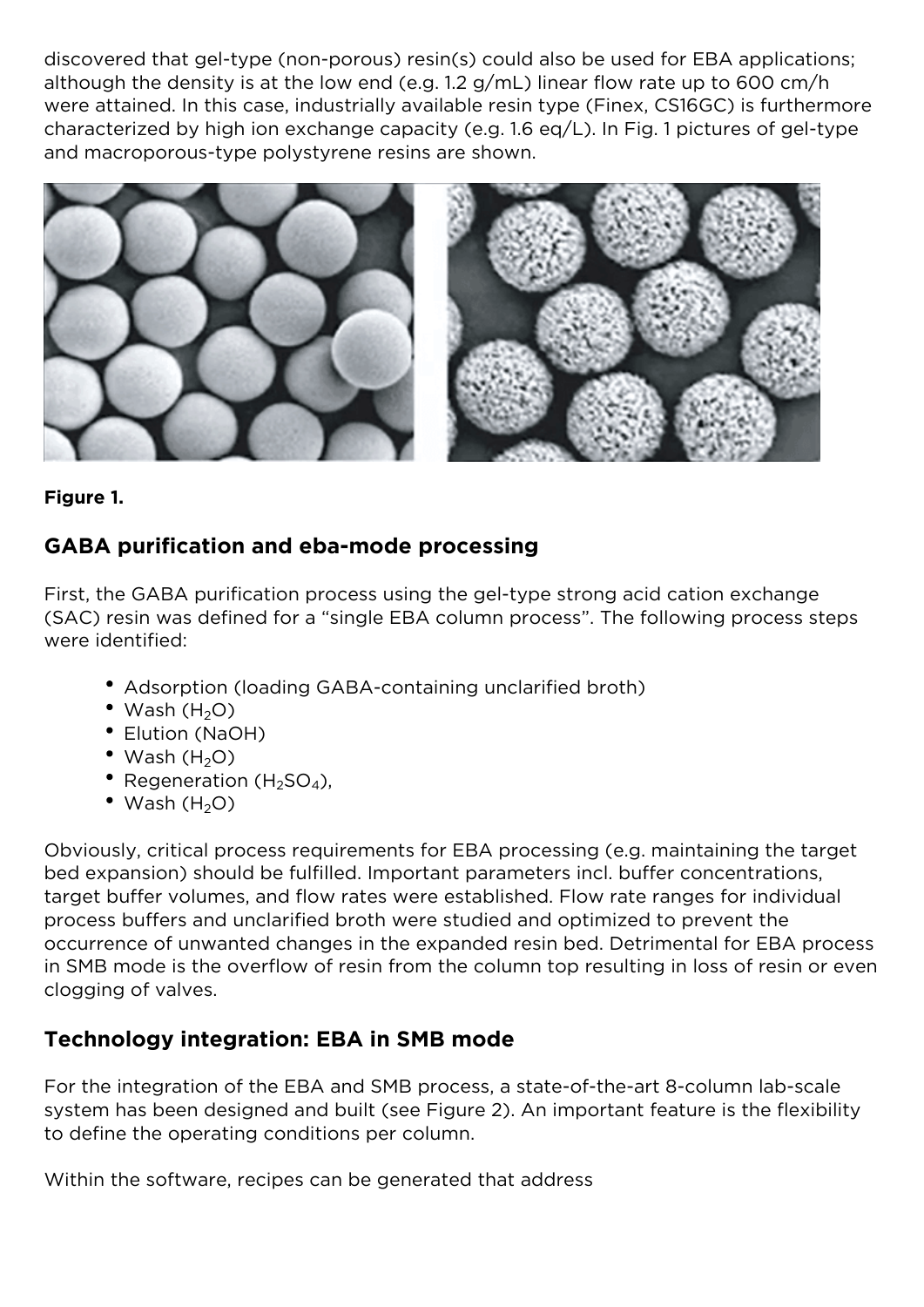- the total number of columns in an SMB cycle
- number of column positions
- inlet and outlet valve configuration per position
- pump flow rate
- sensor control and
- switch time per position.

As mentioned, a critical aspect is to ensure optimal bed expansion. For this purpose, ultrasound sensors were installed at each column outlet that measured the expanded bed level. By this measurement, the software-controlled the pump flow rate to maintain the desired bed expansion for the individual columns. The pH profile of the product stream exiting the different SMB columns passing through the elution zone was assessed to represent consistent product quality at a cyclic steady state of operation. The quality was defined by the removal of biomass and other soluble impurities (Ref. 3).



*Figure 2.*

**Conclusion**